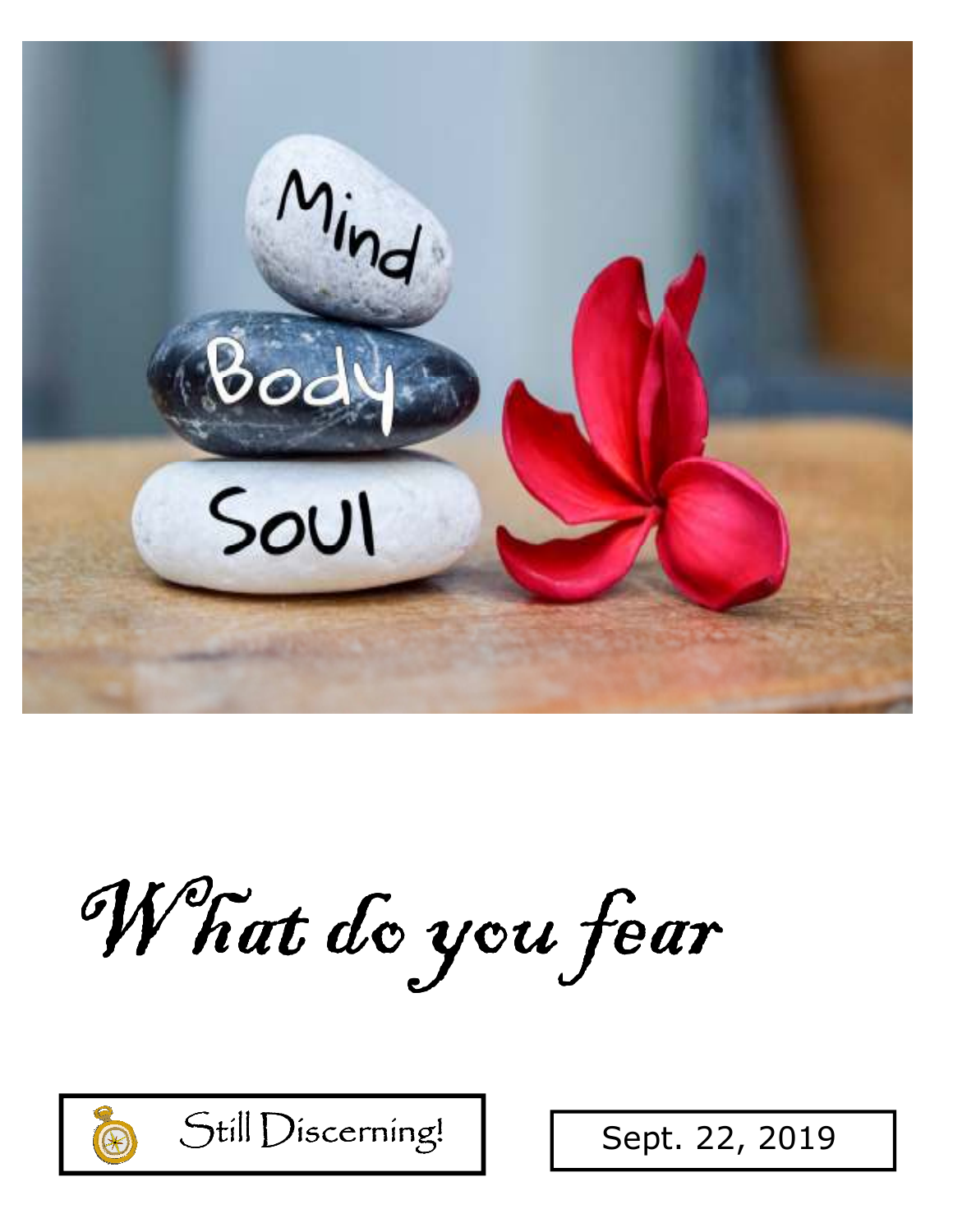# **Gathering of Spirits— Word and Song**

## **Gathering Music and Prelude**

Shared by Our Great Band

### **Welcome and Announcements**

Shared by Rev. Ken Heintzelman

**Singing Our Faith**  God Is Still Speaking

**God is still speaking, blessed invitation, God is still speaking, listen and draw near, God is still speaking, see a new creation, God is still speaking, stand and do not fear.** 

All creation groans and yearns. **God is still speaking.** Seek the way that life returns. **Listen and draw near.** Through our broken, wounded earth, **God is still speaking.** God can bring new seeds to birth. **Stand, and do not fear. Refrain**  To the ones enslaved, oppressed, **God is still speaking.** God is here in human dress. **Listen and draw near.** When the poor and lost are found, **God is still speaking.** When the mighty are cast down, **Stand, and do not fear. Refrain**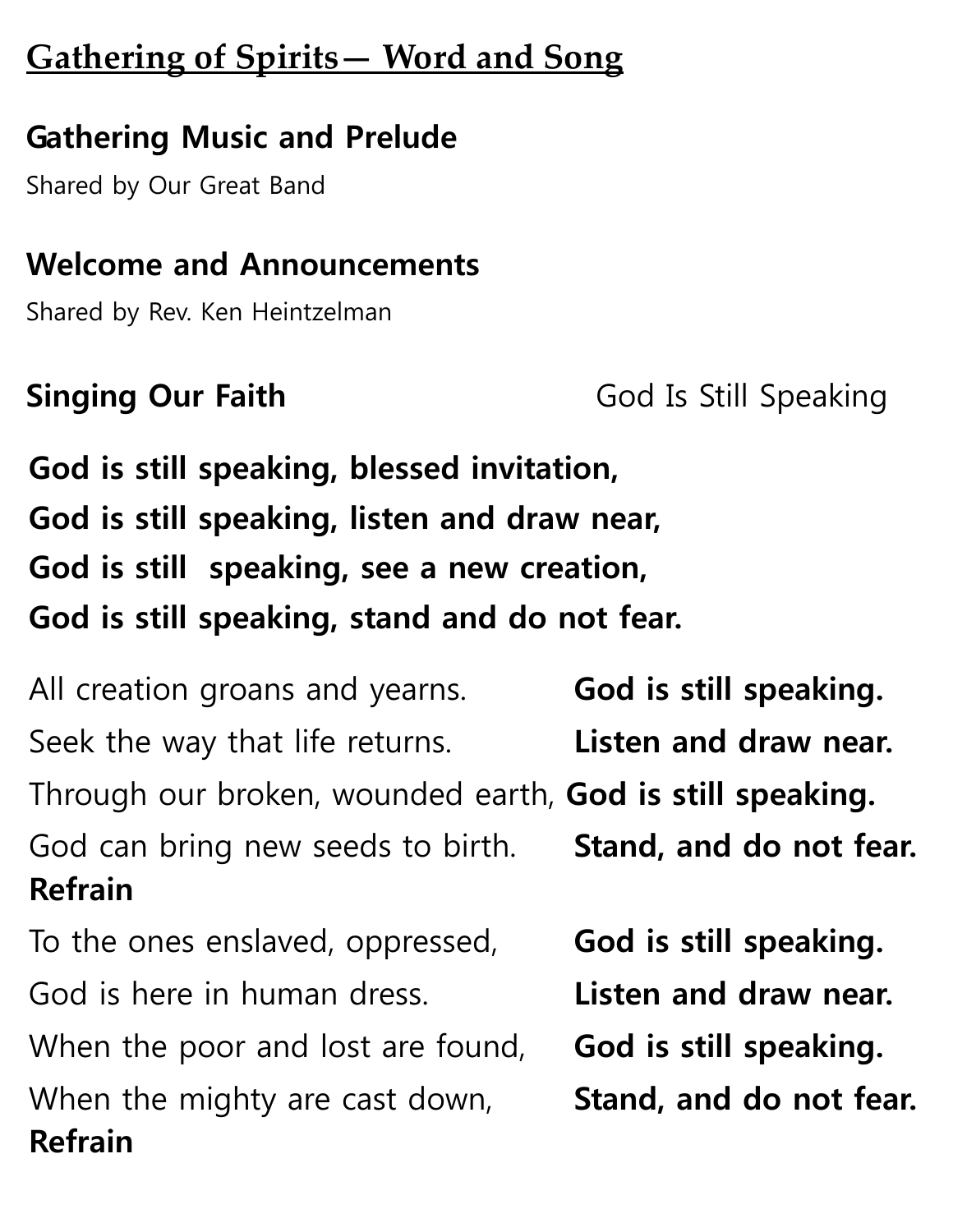In the bleak and hopeless hour,

# **God is still speaking.**

Love is telling truth to pow'r.

# **Listen and draw near.**

Tho' the nations rage and fight,

# **God is still speaking.**

Hear the Word of breaking light.

# **Stand, and do not fear. Refrain**

# **Call to Worship and Passing the Peace**

Led by Nanci Campbell  $\sim$  Please stand if you're comfortably able.



- One: Life sets before us many choices: to what and to whom will we be faithful?
- **All: Discernment is the way we choose our path! Today we listen for a vision of God's intended healing and wholeness for all people.**
- One: May our work together and our shared values help us choose paths of wholeness wisely.
- **All: As we greet one another, may our hearts swell with gratitude for the gift of community.**
- One: Let us greet each other as a sign of God's peace.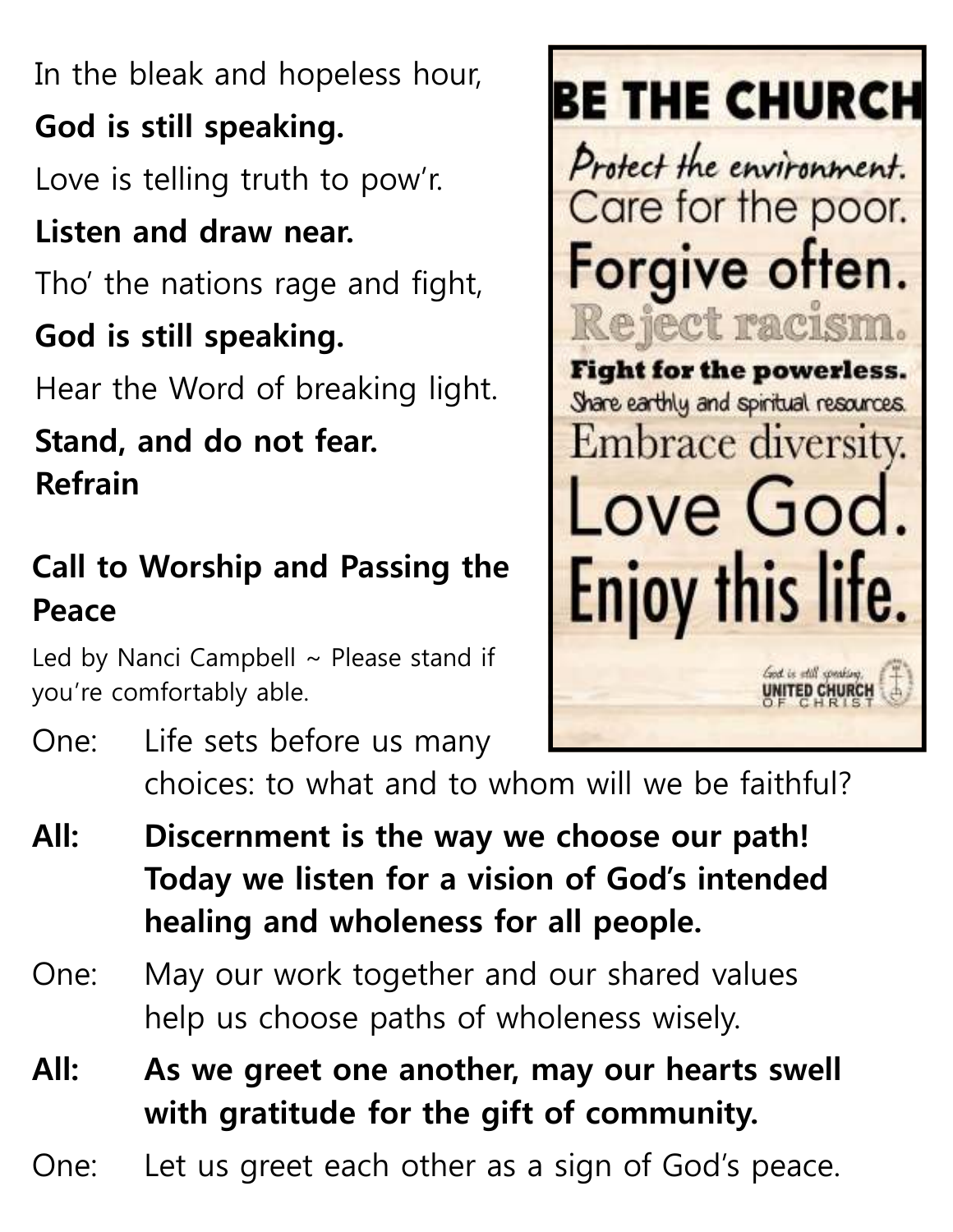# **Sharing of Spirits—Giving and Celebrating**

**Special Music The Power of Love** 

Shared by Travis Meyers

**Celebrations** Led by Rev. Ken Heintzelman

This is our time to share the celebrations of our lives: birthdays, anniversaries, words of kindness and works of peace and justice.

> Celebrate your heart and your spirit, Celebrate your life while you live it. Even when it's hard to do, Celebrate the best of you.

Celebrate your dreams and your visions, Celebrate the love you've been given. Cherish all that you've been through, Celebrate the best of you.

## **Prayers of the Community and Invitation to Give**

Offered by Michael Curry

Our offerings for the celebration of life in this place and beyond for the furthering of justice, inclusion, and spirituality, shall now be received.

# **Offerings and Offertory**

Shared by Our Great Band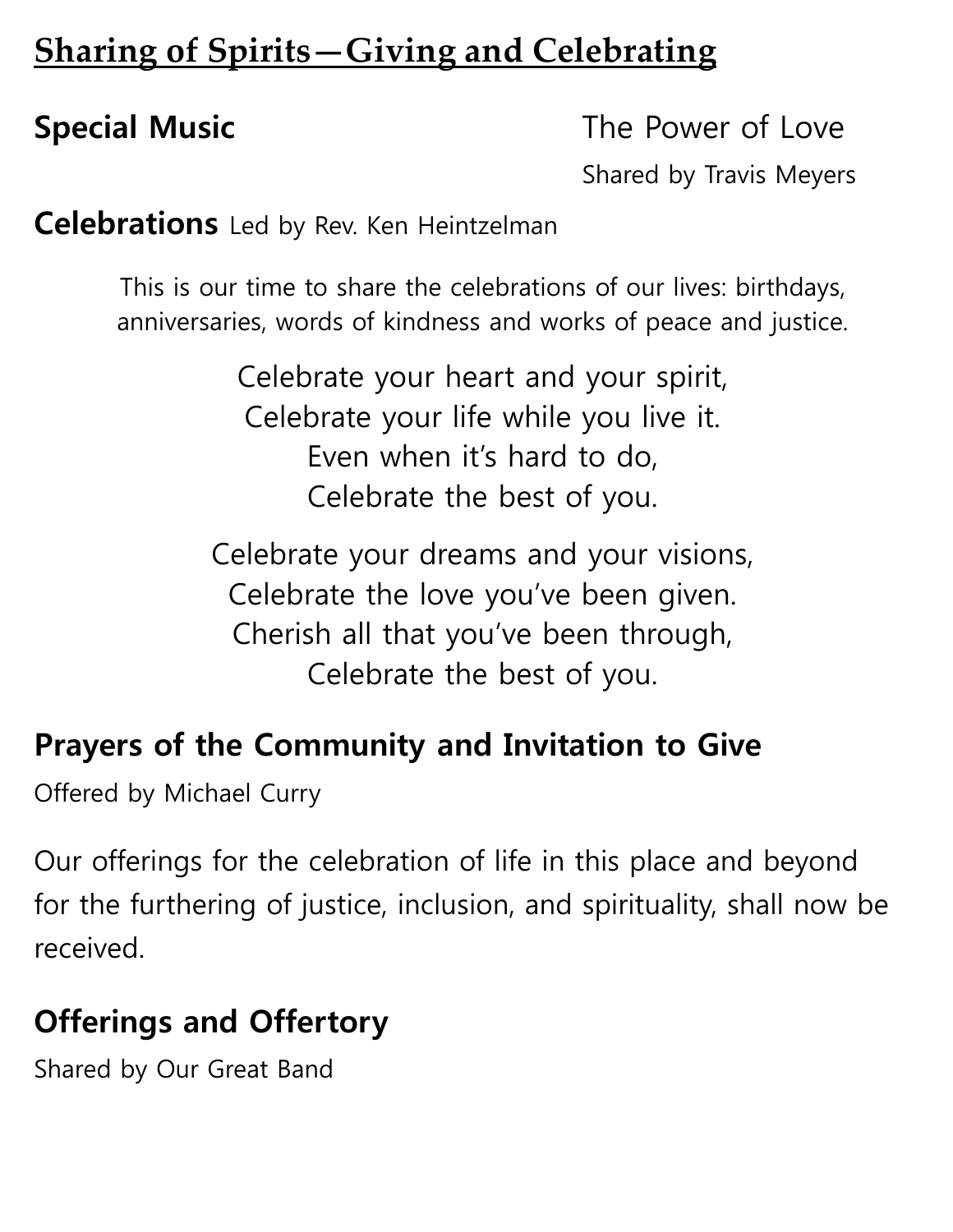# **Feeding of Spirits with the Word About Life**

**Word About Life** 1 Thessalonians 5:12-24

Shared by Rev. Ken Heintzelman

12) We beg you, our friends, to pay proper respect to those who work among you, who guide and instruct you in the Good life. 13) Treat them with the greatest respect and love because of the work they do. Be at peace among yourselves.

14) We urge you, our friends, to warn those that just sit around, encourage the timid, help the weak, be patient with everyone. 15) See that no one pays back wrong for wrong, but at all times make it your aim to do good to one another and to all people.

16) Be joyful always, 17) pray at all times, 18) be thankful in all circumstances. This is what God wants from you in your life with one another.

19) Do not restrain the Holy Spirit; 20) do not spurn inspired messages. 21) See God's vision in all things: keep what is good 22) and avoid every kind of discontent.

23) Now may the God of Wholeness make you holy in every way and may your whole spirit and soul and body be kept whole.

### **Word About Life**

Shared by Rev. Dr. Patricia Standtal Clarke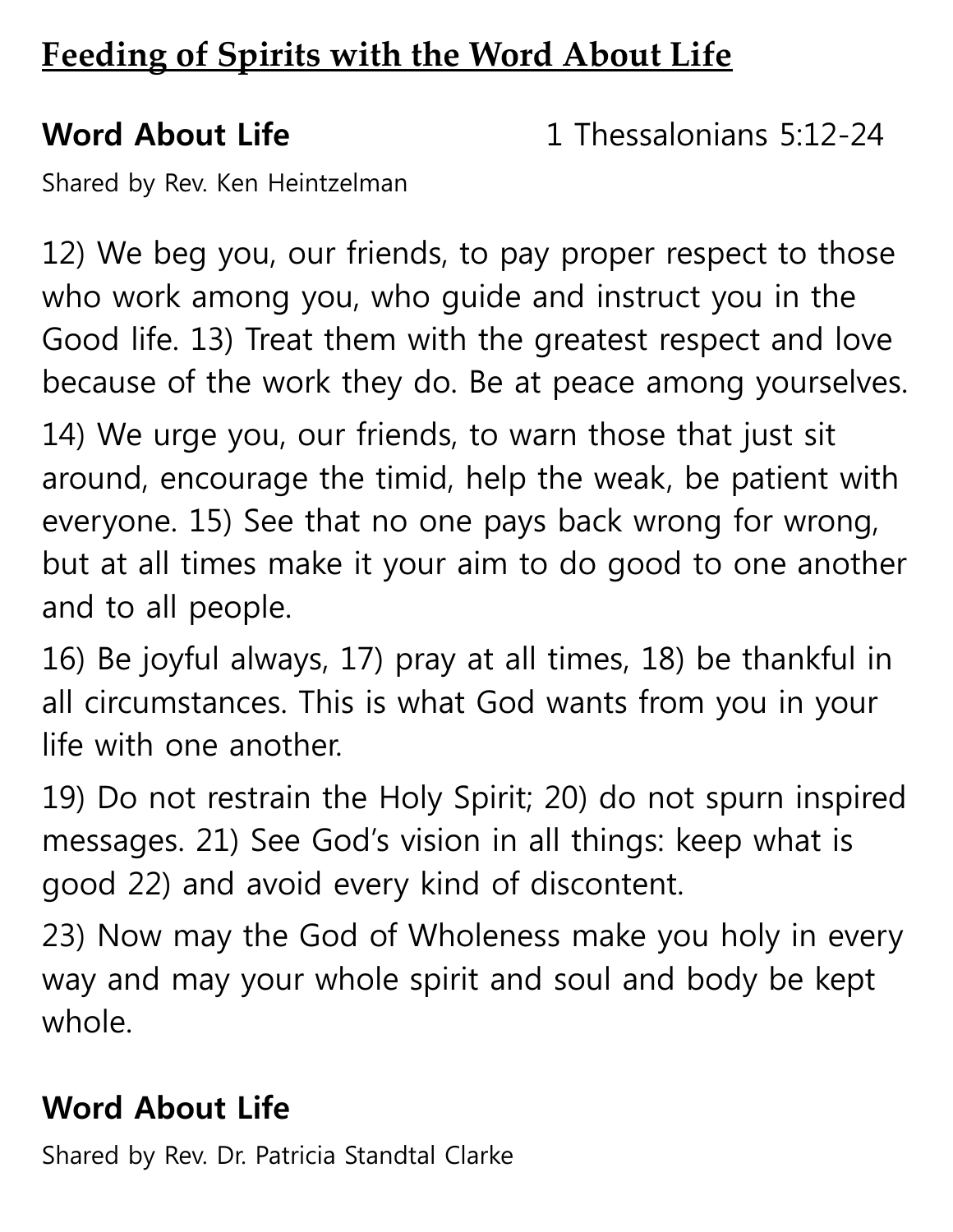# **The Parting of Spirits and Loving the World**

by Rev. Ken Heintzelman

- One: Eternal Light, shine in our hearts. Eternal Power, be our strength. Eternal Wisdom, guide us as we serve you and the world. Eternal Goodness, you have drawn us to your heart and united us in this fellowship called Shadow Rock.
- **All: Now grant that with all our hearts, and minds, and strength, we all may evermore be sensitive and responsive to your current work in the midst of our history.**
- One: And finally, by your infinite Spirit of Life and Love, grant us wisdom as we seek to perceive and respond to Your will for our spiritual home and our future together.
- **All: Help us to keep the needs of every member and of the greater community in our minds and hearts through every step of our discernment process.**
- One: In the spirit of the core values of inclusion, justice, and spirituality, we pray. These are the times!
- **All: We are the people.**
- One: All of Creation is blessed.
- **All: May we love all and serve all.**
- One: God be with you.
- **All: And also with you.**
- One: Amen.
- **All: Amen.**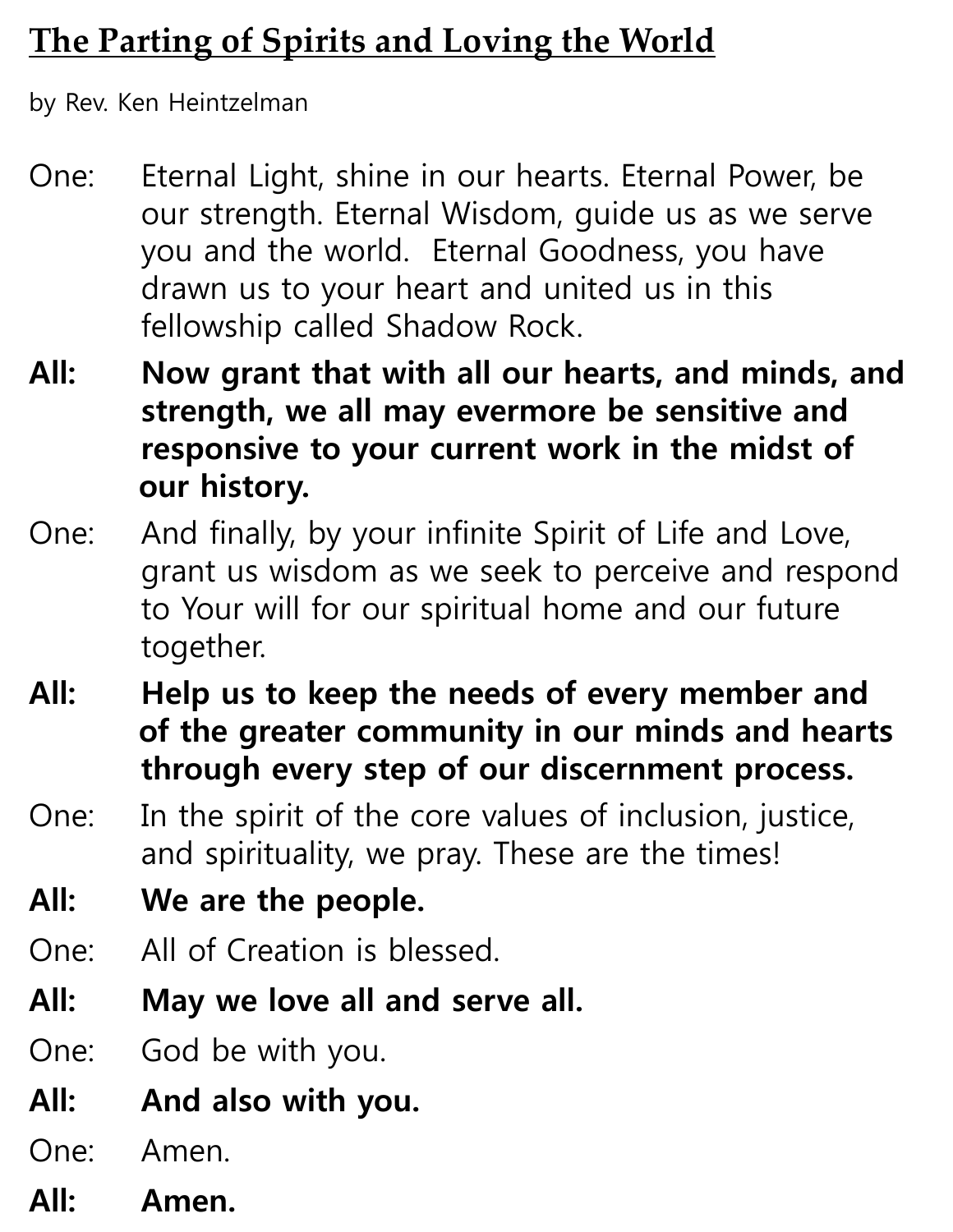**Sending Forth Song** We Are the Family

### **Chorus**

 **We are the family and we are the home, We are the mountain where love can be known. We are the voices and we are the hands For bringing peace to our land. (Repeat)** 

- **1. And in our family all are welcome, Doesn't matter who you are, In our home there's always room so plan to stay. On our mountain where we labor There's much work that's left to do, And your talents would be helpful if you stay. Chorus**
- **2. And in our family ev'ry nation, Ev'ry planet, ev'ry race, Ev'ryone is always welcome to our home. And with our voices let us tell you That we mean just what we say, And with our hands united, let us pray. Chorus**